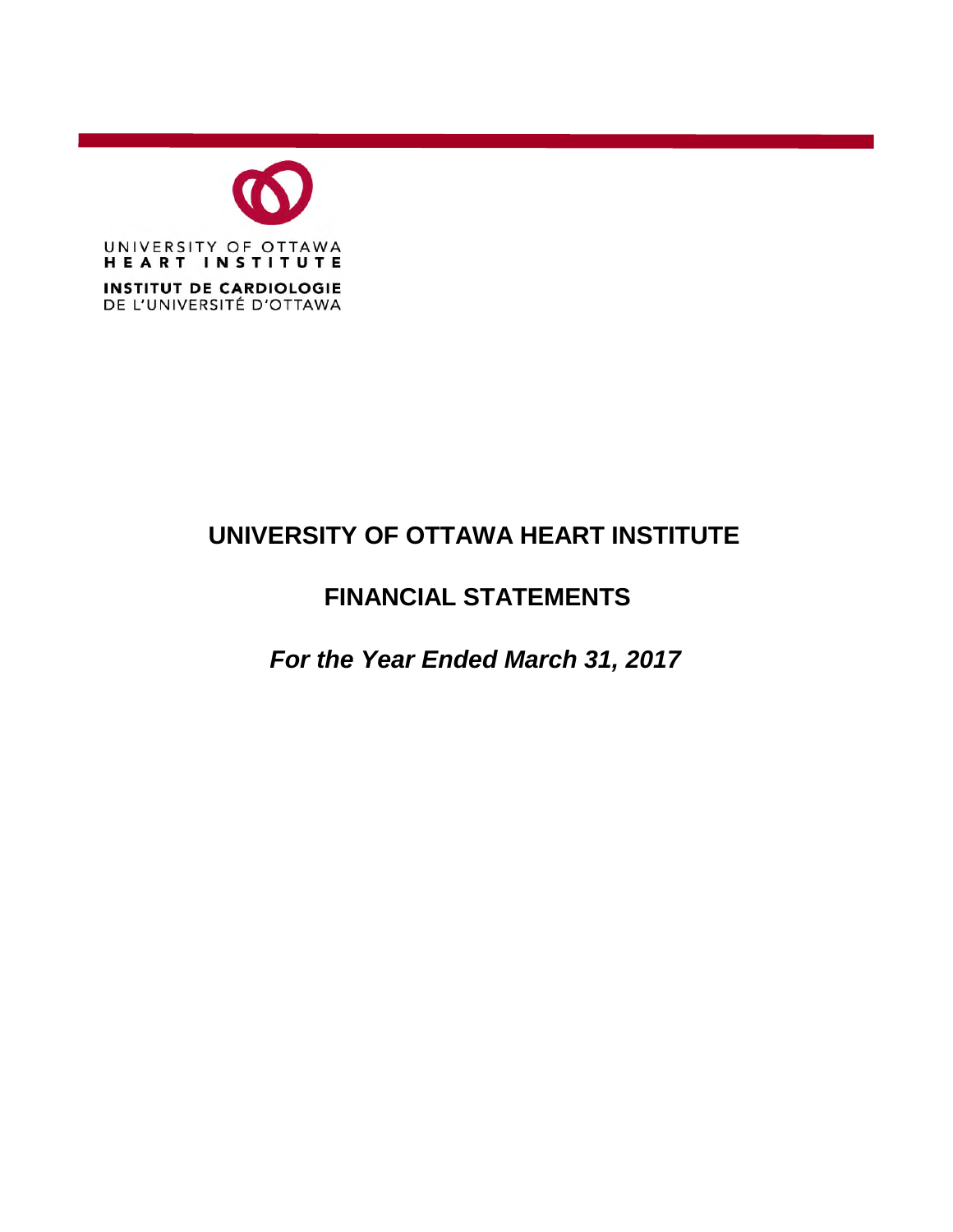

June 22, 2017

## **Independent Auditor's Report**

#### **To the Directors of University of Ottawa Heart Institute**

We have audited the accompanying financial statements of University of Ottawa Heart Institute ("the Institute") which comprise the statement of financial position as at March 31, 2017 and the statements of changes in net assets, operations and cash flows for the year then ended, and the related notes, which comprise a summary of significant accounting policies and other explanatory information.

#### **Management's responsibility for the financial statements**

Management is responsible for the preparation and fair presentation of these financial statements in accordance with Canadian public sector accounting standards, and for such internal control as management determines is necessary to enable the preparation of financial statements that are free from material misstatement, whether due to fraud or error.

#### **Auditor's responsibility**

Our responsibility is to express an opinion on these financial statements based on our audit. We conducted our audit in accordance with Canadian generally accepted auditing standards. Those standards require that we comply with ethical requirements and plan and perform the audit to obtain reasonable assurance about whether the financial statements are free from material misstatement.

An audit involves performing procedures to obtain audit evidence about the amounts and disclosures in the financial statements. The procedures selected depend on the auditor's judgment, including the assessment of the risks of material misstatement of the financial statements, whether due to fraud or error. In making those risk assessments, the auditor considers internal control relevant to the entity's preparation and fair presentation of the financial statements in order to design audit procedures that are appropriate in the circumstances, but not for the purpose of expressing an opinion on the effectiveness of the entity's internal control. An audit also includes evaluating the appropriateness of accounting policies used and the reasonableness of accounting estimates made by management, as well as evaluating the overall presentation of the financial statements.

*PricewaterhouseCoopers LLP 99 Bank Street, Suite 800, Ottawa, Ontario, Canada K1P 1E4 T: +1 613 237 3702, F: +1 613 237 3963*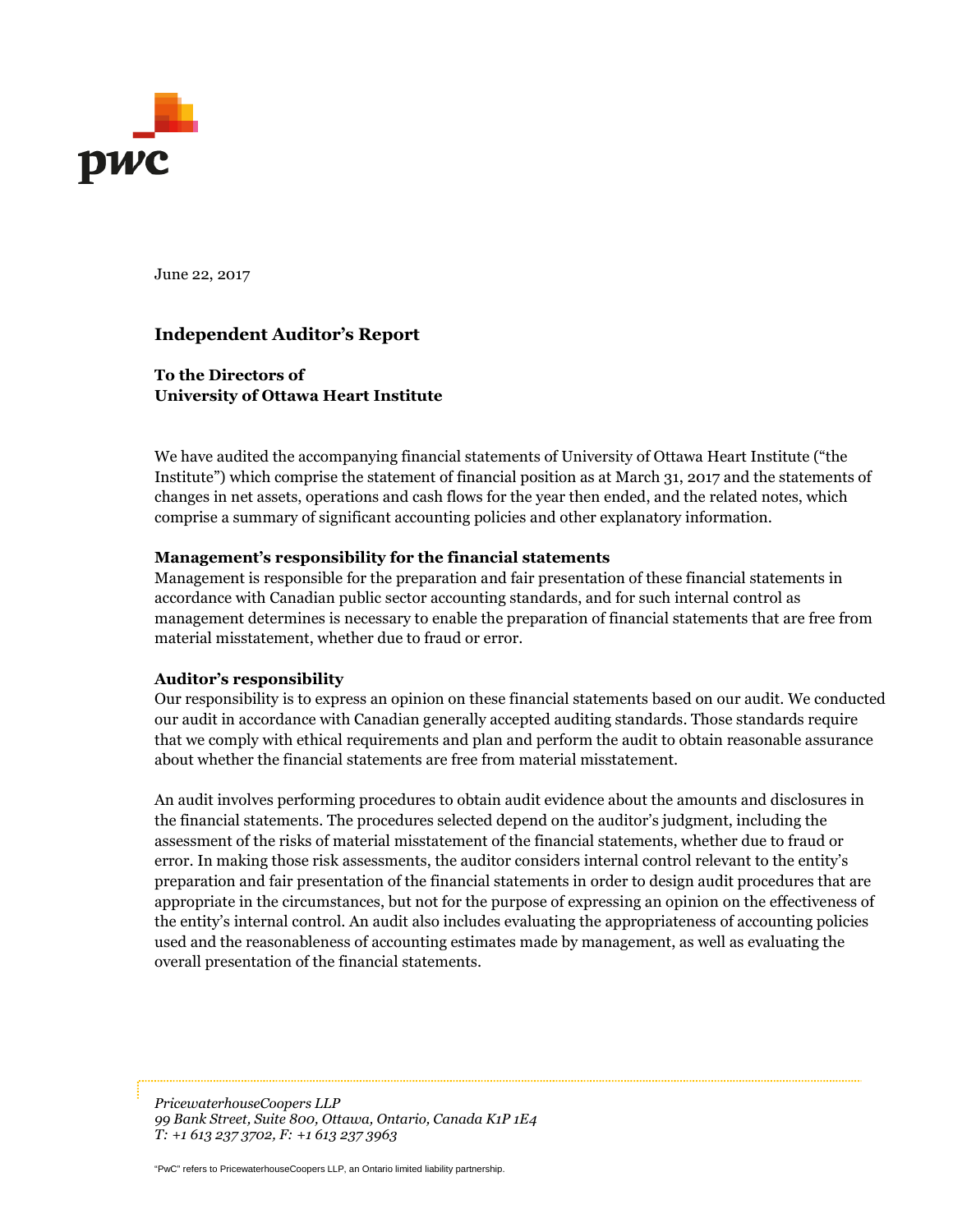

We believe that the audit evidence we have obtained is sufficient and appropriate to provide a basis for our audit opinion.

#### **Opinion**

In our opinion, the financial statements present fairly, in all material respects, the financial position of the Institute as at March 31, 2017 and the results of its operations, its remeasurement gains and losses and its cash flows for the year then ended in accordance with Canadian public sector accounting standards.

Pricewaterhouse Coopers LLP

**Chartered Professional Accountants, Licensed Public Accountants**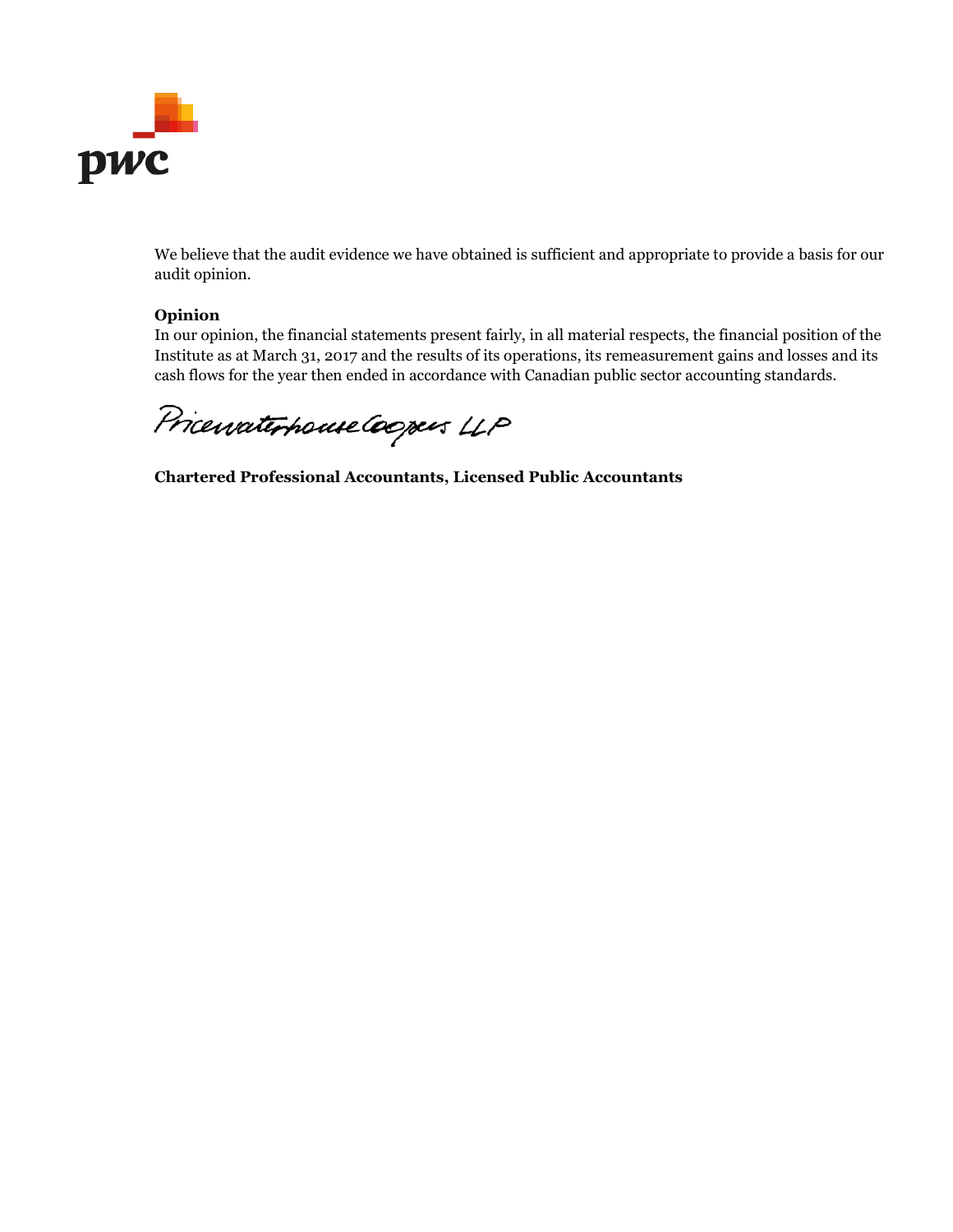## **UNIVERSITY OF OTTAWA HEART INSTITUTE STATEMENT OF FINANCIAL POSITION As at March 31, 2017**

(000'S)

|                                                                 | 2017 |          | 2016 |         |
|-----------------------------------------------------------------|------|----------|------|---------|
| <b>Assets</b><br><b>Current Assets</b>                          |      |          |      |         |
|                                                                 |      |          |      |         |
| Cash                                                            | \$   | 1,383    | \$   | 753     |
| <b>Accounts Receivable:</b>                                     |      |          |      |         |
| Ministry of Health                                              |      | 3,508    |      | 2,955   |
| <b>Patients and Others</b>                                      |      | 6,900    |      | 8,817   |
| Sundry                                                          |      | 3,478    |      | 2,036   |
| Inventories                                                     |      | 2,175    |      | 1,750   |
|                                                                 |      | 17,444   |      | 16,311  |
| Capital Assets (note 3)                                         |      | 62,202   |      | 55,861  |
| <b>Total Assets</b>                                             | \$   | 79,646   | \$   | 72,172  |
|                                                                 |      |          |      |         |
| <b>Liabilities and Net Assets</b><br><b>Current Liabilities</b> |      |          |      |         |
| <b>Accounts Payable</b>                                         | \$   | 3,662    | \$   | 573     |
| <b>Accrued Liabilities</b>                                      |      | 12,297   |      | 8,262   |
| Due to The Ottawa Hospital (note 5)                             |      | 4,653    |      | 8,043   |
| Current Portion of Long-Term Debt (note 7)                      |      | 943      |      | 923     |
|                                                                 |      | 21,555   |      | 17,801  |
| <b>Deferred Contributions for Capital Assets (note 4)</b>       |      | 43,377   |      | 39,049  |
| <b>Employee Future Benefits (note 6)</b>                        |      | 5,022    |      | 4,733   |
| Long-Term Debt (note 7)                                         |      | 7,232    |      | 8,175   |
|                                                                 |      | 77,186   |      | 69,758  |
| <b>Net Assets (Liabilities)</b>                                 |      |          |      |         |
| Unrestricted                                                    |      | (8, 190) |      | (5,300) |
| <b>Invested in Capital Assets</b>                               |      | 10,650   |      | 7,714   |
|                                                                 |      | 2,460    |      | 2,414   |
| <b>Total Liabilities and Net Assets</b>                         | \$   | 79,646   | \$   | 72,172  |

Commitments (Note 11)

*The accompanying notes are an integral part of these financial statements.* Approved by the Board of Directors: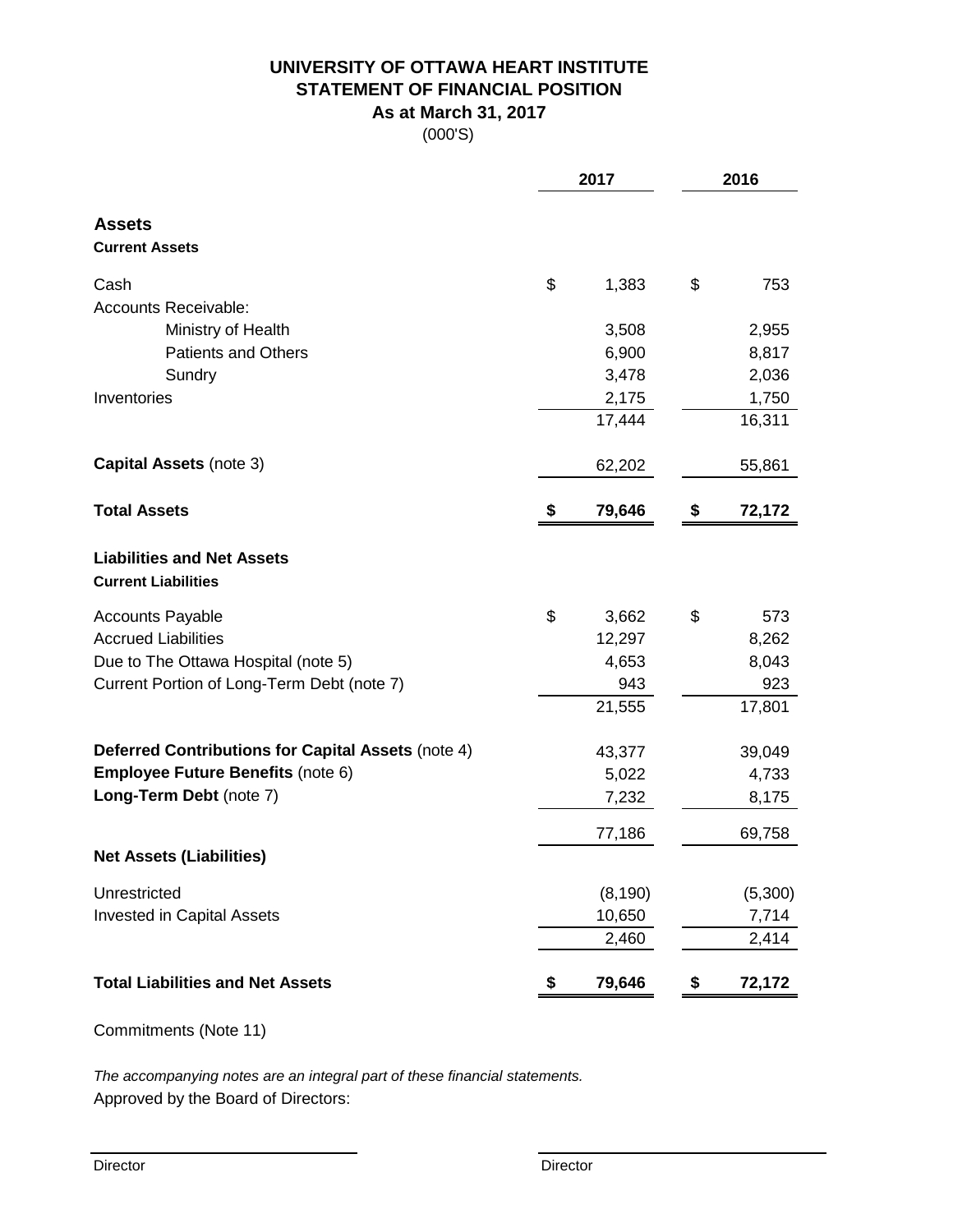## **UNIVERSITY OF OTTAWA HEART INSTITUTE STATEMENT OF CHANGES IN NET ASSETS For the Year Ended March 31, 2017**

(000'S)

|                                      | Unrestricted<br>Invested in<br><b>Capital Assets</b> |               |             | Total |  |
|--------------------------------------|------------------------------------------------------|---------------|-------------|-------|--|
| <b>Balance - Beginning of Period</b> | \$                                                   | $(5,300)$ \$  | 7,714<br>S. | 2,414 |  |
| Net revenue (expense) for the period |                                                      | 2,711         | (2,665)     | 46    |  |
| Purchase of capital assets           |                                                      | (11, 510)     | 11,510      |       |  |
| Deferred contributions received      |                                                      | 6,832         | (6, 832)    |       |  |
| Repayment of long-term debt          |                                                      | (923)         | 923         |       |  |
| <b>Balance - End of Period</b>       | \$                                                   | $(8, 190)$ \$ | 10,650      | 2,460 |  |

*The accompanying notes are an integral part of these financial statements.*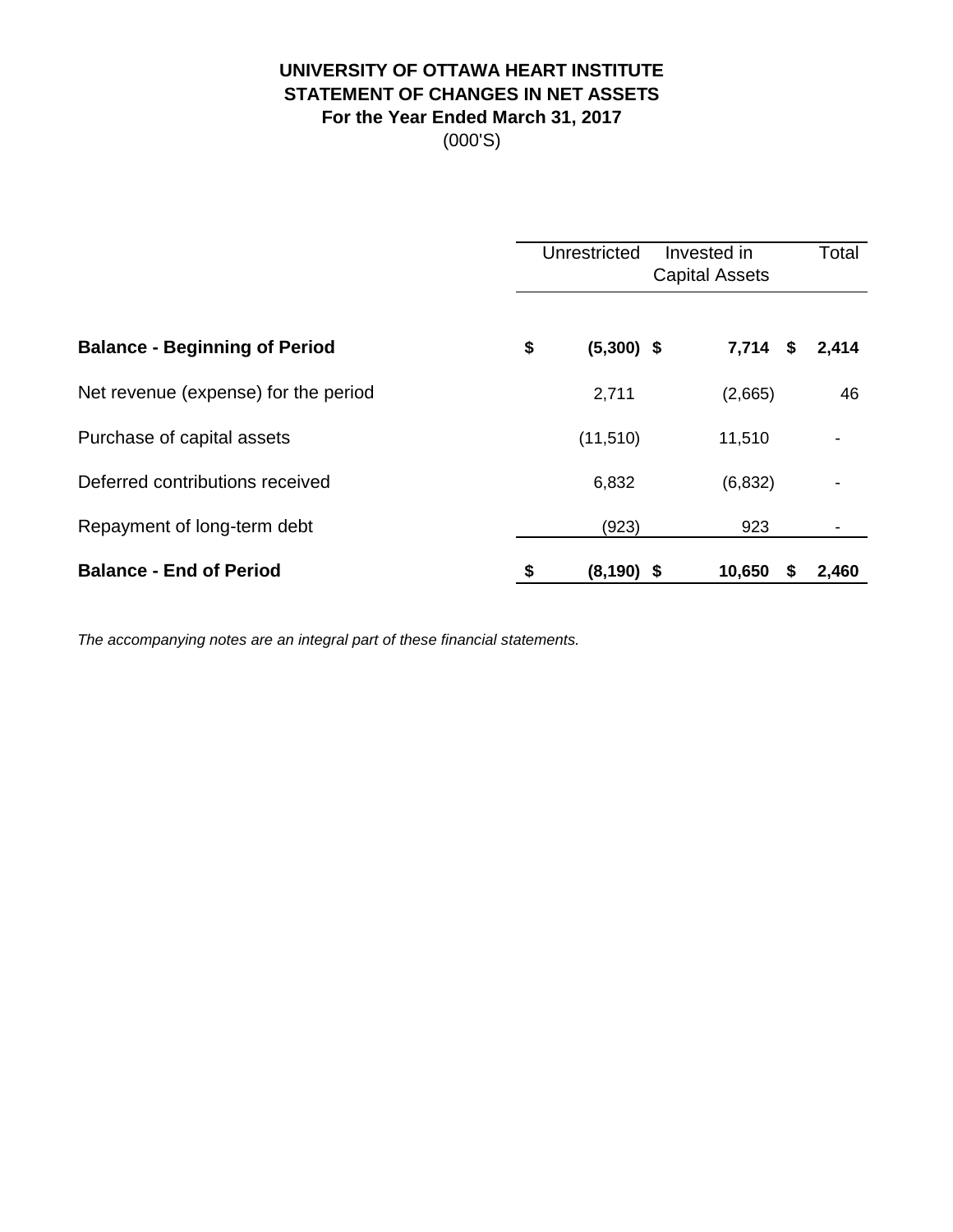## **UNIVERSITY OF OTTAWA HEART INSTITUTE STATEMENT OF OPERATIONS For the Year Ended March 31, 2017**

(000'S)

|                                        |               | 2017          |               |
|----------------------------------------|---------------|---------------|---------------|
|                                        | <b>BUDGET</b> | <b>ACTUAL</b> | <b>ACTUAL</b> |
|                                        | Unaudited     |               |               |
| <b>Revenue</b>                         |               |               |               |
|                                        |               |               |               |
| <b>MOH</b>                             |               |               |               |
| - Base (Global / QBP / HBAM)           | 125,958       | 128,199       | 125,592       |
| - Additional HBAM                      | 5,291         | 3,500         | 1,700         |
| - Volumes Over Base                    | 5,028         | 2,157         | 1,158         |
| - One Time Cardiac & Other             | 1,544         | 2,036         | 1,749         |
| - Clawbacks                            |               | (2,663)       | (25)          |
| - Cardiac HOCC                         | 622           | 622           | 622           |
| - Other Votes                          | 326           | 326           | 326           |
| <b>MOH Revenue</b>                     | 138,769       | 134,177       | 131,122       |
|                                        |               |               |               |
| <b>Patient Revenue</b>                 |               |               |               |
| - In patient                           | 14,107        | 16,150        | 14,232        |
| - Out patient                          | 13,338        | 12,619        | 12,985        |
| - Differential                         | 1,452         | 1,385         | 1,450         |
| <b>Other Operating</b>                 | 5,574         | 9,287         | 8,599         |
| Amortization of Deferred Contributions | 2,319         | 2,504         | 2,536         |
| <b>Total Revenue</b>                   | 175,559       | 176,122       | 170,924       |
|                                        |               |               |               |
| <b>Expense</b>                         |               |               |               |
| Salaries and Wages                     | 85,933        | 85,806        | 84,293        |
| <b>Medical Staff Remuneration</b>      | 6,775         | 6,304         | 6,520         |
| <b>Medical Surgical Supplies</b>       | 41,059        | 41,168        | 38,325        |
| <b>Drugs and Medical Gases</b>         | 3,742         | 3,880         | 4,117         |
| <b>Supplies and Other Expenses</b>     | 11,024        | 11,096        | 10,477        |
| Service Agreements (note 5)            | 20,309        | 21,389        | 20,766        |
| <b>Interest Charges</b>                | 440           | 428           | 405           |
| <b>Amortization of Capital Assets</b>  | 5,350         | 5,051         | 5,192         |
| <b>Bad Debts</b>                       | 200           | 254           | 97            |
| Rental/Lease of Equipment              | 663           | 700           | 673           |
| <b>Total Expense</b>                   | 175,495       | 176,076       | 170,865       |
|                                        |               |               |               |
| Net Revenue for the year               | 64            | 46            | 59            |

*The accompanying notes are an integral part of these financial statements.*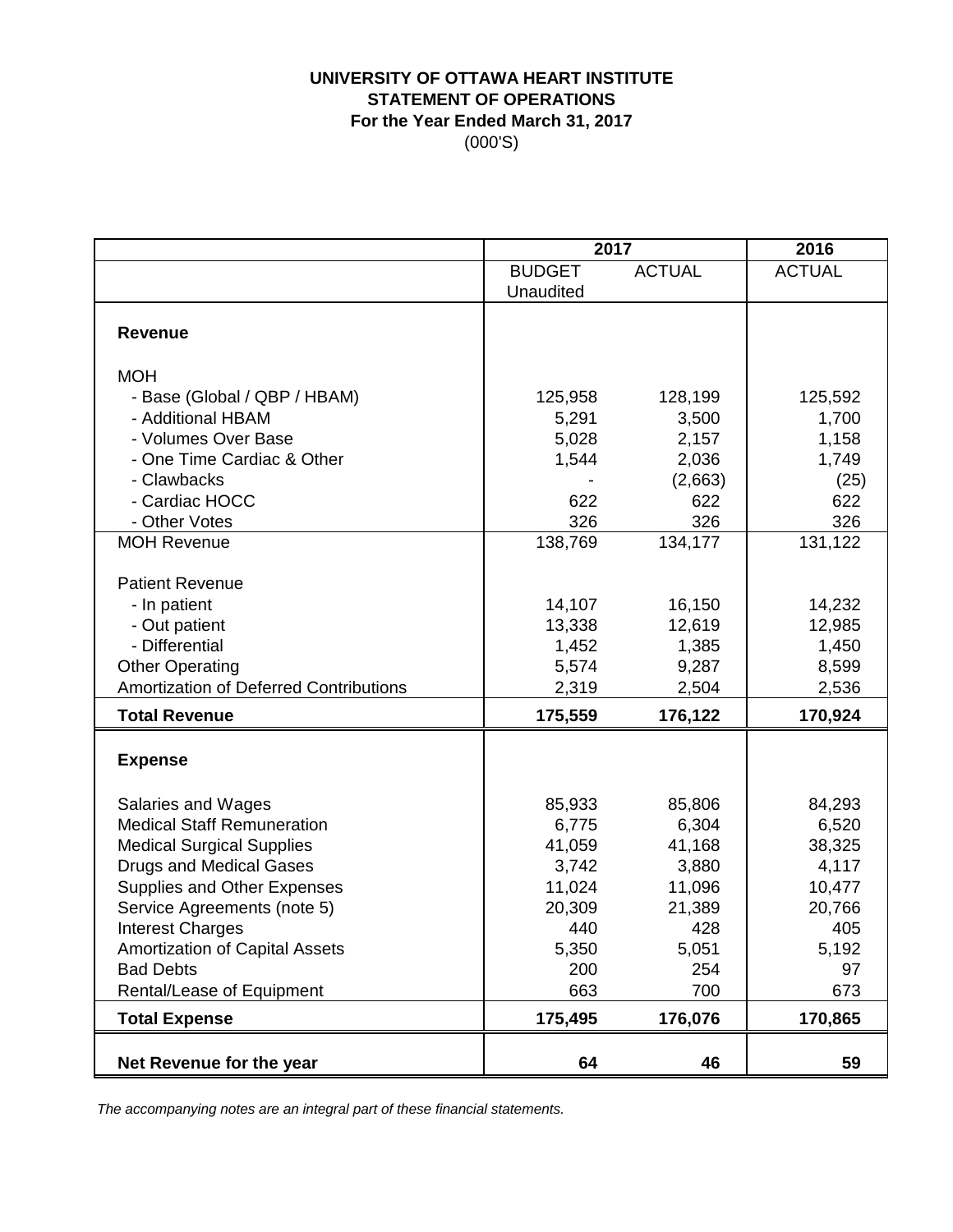## **UNIVERSITY OF OTTAWA HEART INSTITUTE STATEMENT OF CASH FLOWS For the Year Ended March 31, 2017** (000'S)

|                                                  | 2017            | 2016           |
|--------------------------------------------------|-----------------|----------------|
| Cash flows from (used in)                        |                 |                |
| <b>Operating activities</b>                      |                 |                |
| Net revenue for the year                         | \$<br>46        | \$<br>59       |
| Items not affecting cash -                       |                 |                |
| Amortization of deferred contributions           | (2,504)         | (2,536)        |
| Amortization of capital assets                   | 5,051           | 5,192          |
| (Gain) / loss on disposal of capital assets      | 118             | (3)            |
| Employee future benefits                         | 289             | 226            |
| Net change in non-cash working capital items     | 6,621           | (2, 151)       |
|                                                  | \$<br>9,621     | \$<br>787      |
| <b>Investing activity</b>                        |                 |                |
| Purchase of capital assets                       | \$<br>(11, 510) | \$<br>(4, 429) |
| <b>Financing activities</b>                      |                 |                |
| Deferred contributions received                  | 6,832           | 3,594          |
| Decrease in Due to The Ottawa Hospital           | (3,390)         | (275)          |
| Repayment of long-term debt                      | (923)           | (902)          |
|                                                  | \$<br>2,519     | \$<br>2,417    |
| Net change in cash for the year                  | 630             | (1, 225)       |
| Cash - Beginning of year                         | 753             | 1,978          |
| Cash - End of year                               | \$<br>1,383     | \$<br>753      |
| Supplementary cash information:<br>Interest paid | \$<br>428       | \$<br>405      |

*The accompanying notes are an integral part of these financial statements.*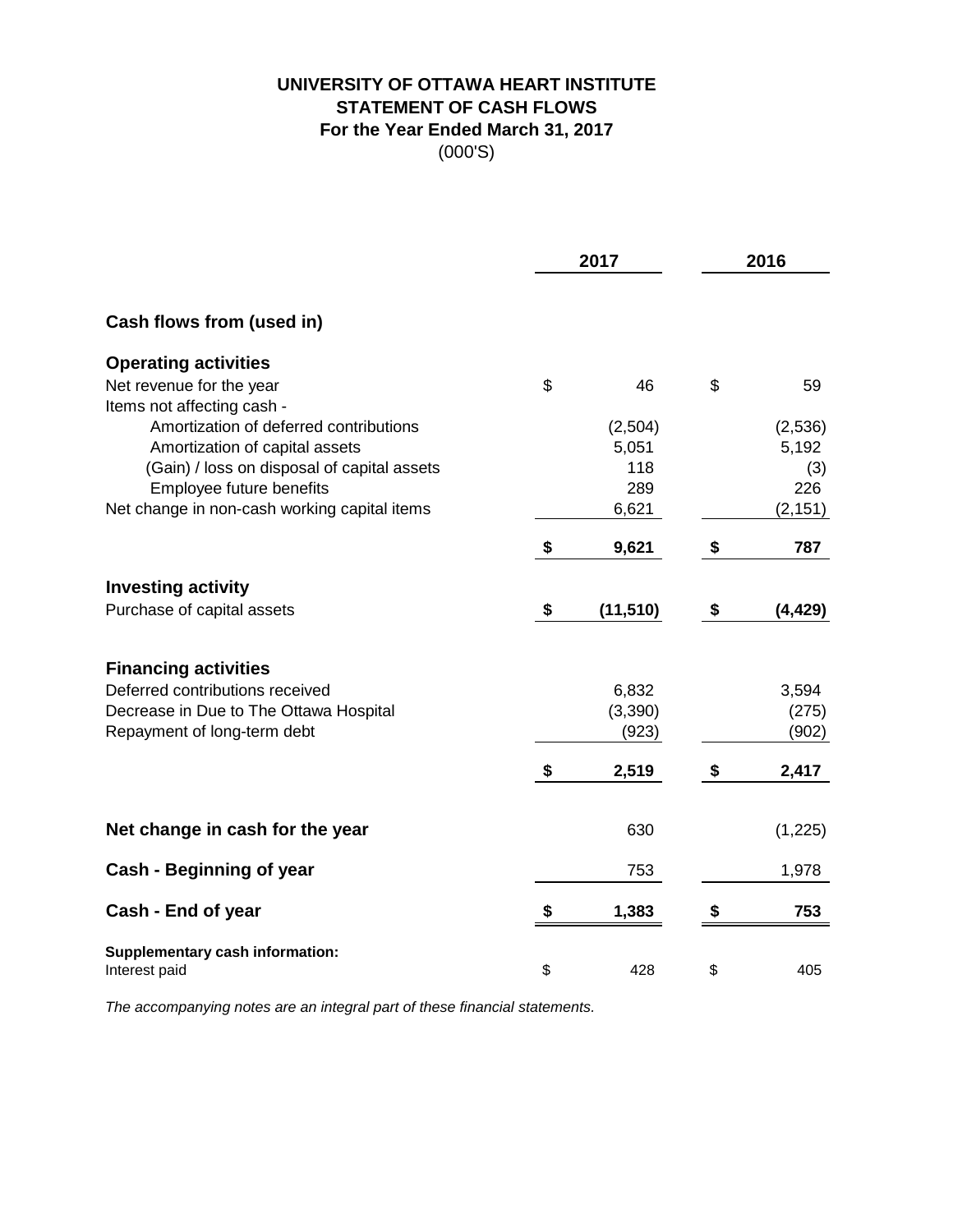#### **1 Incorporation and Purpose**

The University of Ottawa Heart Institute ("the Institute") is incorporated under the laws of Ontario. It provides a full range of cardiac services including primary and secondary prevention, diagnosis and treatment, rehabilitation, research and education. It is the sole provider of interventional cardiology and cardiac surgery for eastern Ontario and western Quebec. The Institute focuses its clinical activity in three major areas: open heart surgery, interventional cardiology and arrhythmia procedures.

As a registered charity, the Institute is exempt from income taxes under subsection 149(1)(f) of the *Income Tax Act*.

The Institute has entered into a business relationship with The Ottawa Hospital where certain services such as lab services, facilities and administrative support are provided by The Ottawa Hospital by way of service agreements that are negotiated at fair market value.

#### **2 Significant Accounting Policies**

The preparation of financial statements in conformity with Canadian public sector accounting standards, including accounting standards that apply to government not-forprofit organizations, requires management to make estimates and assumptions that affect the reported amounts of assets and liabilities, and disclosure of contingent assets and liabilities at the dates of the financial statements and the reported amounts of revenue and expense during the periods. Actual results could differ from these estimates.

#### **Inventories**

Inventories are valued at lower of cost, determined on a weighted average basis, and net realizable value.

#### **Capital Assets**

Purchased capital assets are recorded at cost. Construction in progress is not amortized until the project is complete and the facilities come into use. Capital assets are amortized on a straight-line basis over the following periods:

| Buildings and building improvements | 20 years |
|-------------------------------------|----------|
| Diagnostic equipment                | 5 years  |
| Operating equipment                 | 10 years |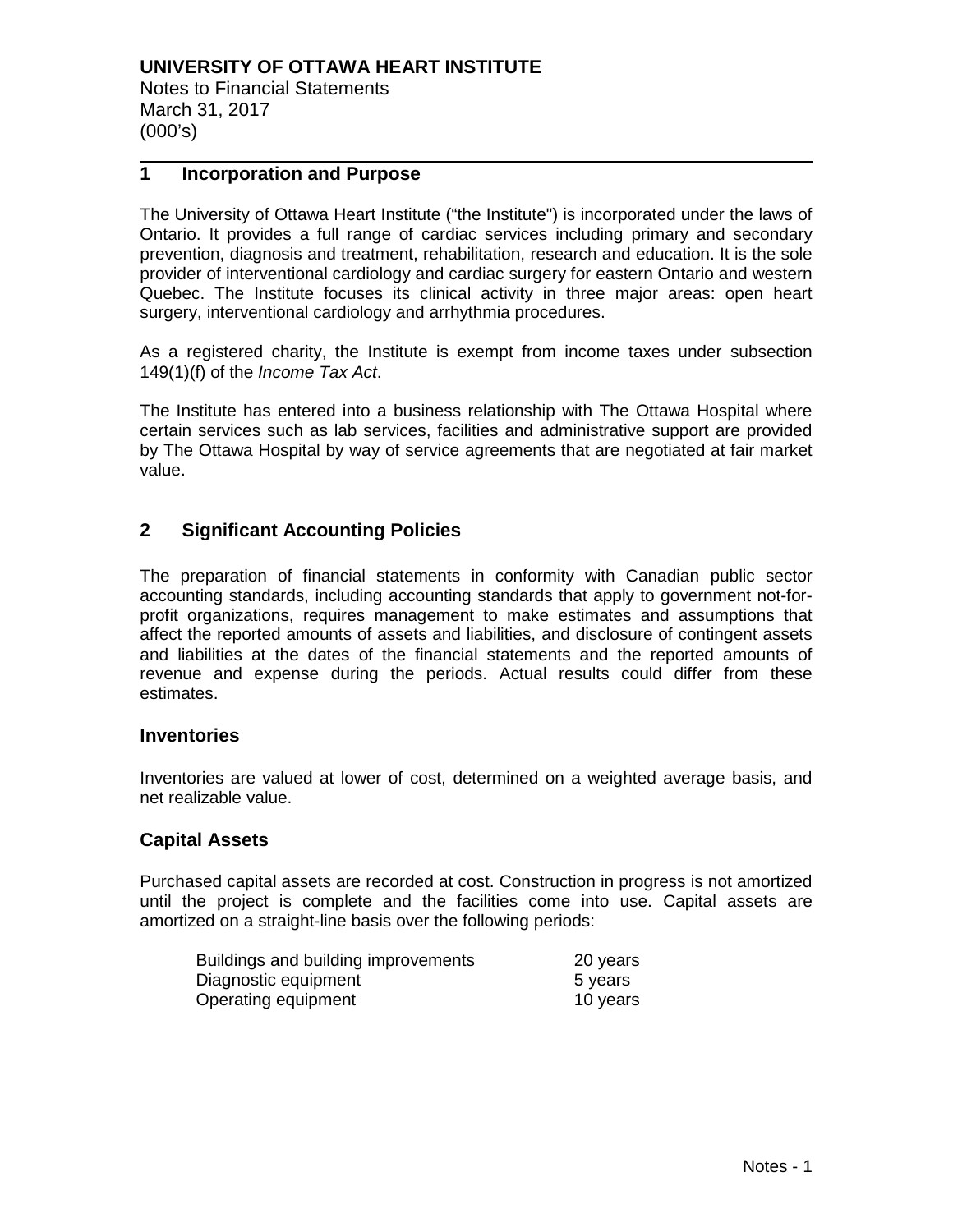#### **UNIVERSITY OF OTTAWA HEART INSTITUTE** Notes to Financial Statements March 31, 2017 (000's)

#### **Revenue Recognition**

The Institute follows the deferral method of accounting for contributions.

Under the *Health Insurance Act* and regulations thereto, the Institute is funded primarily by the Province of Ontario in accordance with the budget arrangements established by the Ministry of Health and Long-Term Care. Operating grants are recorded as revenue in the period to which they relate. Grants approved but not received at the end of an accounting period are accrued. Where a portion of a grant received relates to a future period, it is deferred and recognized in that subsequent period.

Unrestricted contributions are recognized as revenue when received or receivable if the amount to be received can be reasonably estimated and collection is reasonably assured.

Externally restricted contributions are recognized as revenue in the year in which the related expenses are incurred. Contributions related to the acquisition of capital assets are deferred and amortized into revenue at a rate corresponding with the amortization rate for the related capital assets.

#### **Contributed Services**

A substantial number of volunteers contribute a significant amount of their time each year. Because of the difficulty of determining the fair value, contributed services are not recognized in the financial statements.

#### **Employee Future Benefits**

#### **HOOPP**

Substantially all of the employees of the Institute are eligible to be members of the Hospitals of Ontario Pension Plan (HOOPP or "the Plan"), which is a multi-employer, best five annual consecutive average salary, contributory pension plan. The Institute has adopted defined contribution plan accounting principles for this Plan because insufficient information is available to apply defined benefit pension plan accounting principles. Accordingly, the Institute's contributions to the Plan are included in salaries and wages expense in the statement of operations.

#### **Extended Health, Dental and Life Benefits**

The expense for these benefits, which are unfunded, is actuarially determined using the projected benefit method prorated on service and the administrator's best assumptions. The cumulated excess of the amounts recorded as an expense over the amounts paid is recorded as a liability for employee future benefits in the statement of financial position.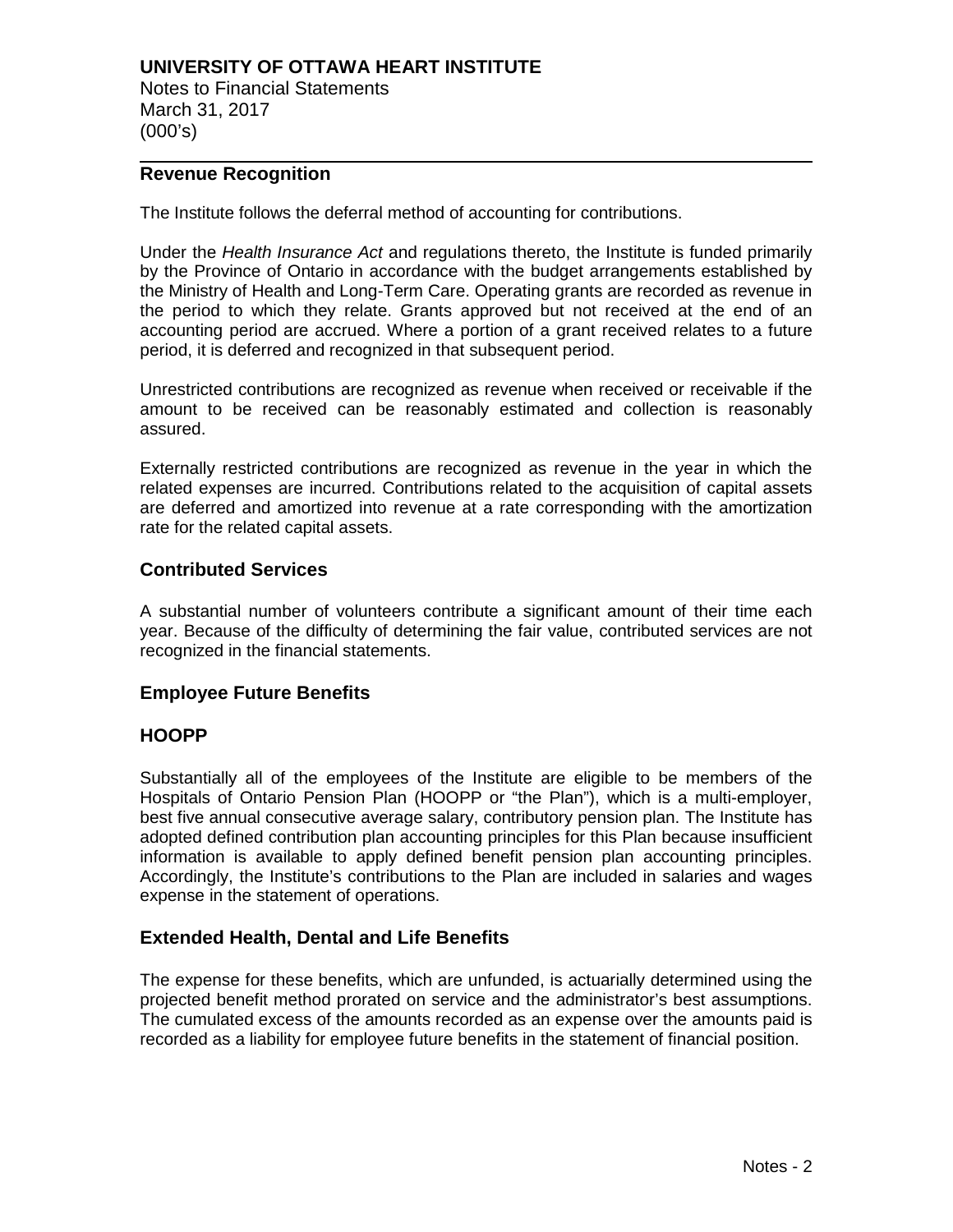Notes to Financial Statements March 31, 2017 (000's)

## **Compensated Absences**

Compensation expense is accrued for all employees as entitlement to these payments is earned, in accordance with the Institute's benefit plans for vacation and sick leave.

## **3 Capital Assets**

|                                     | 2017 |         |    |              |     |            |
|-------------------------------------|------|---------|----|--------------|-----|------------|
|                                     |      |         |    | Accumulated  |     |            |
|                                     |      | Cost    |    | Amortization |     | Net        |
| Buildings and building improvements | \$   | 59,033  | \$ | 30,754       | S.  | 28,279     |
| Diagnostic/Operating equipment      |      | 43,767  |    | 36,752       |     | 7,015      |
| Construction in progress            |      | 26,908  |    |              |     | 26,908     |
|                                     |      | 129,708 | \$ | 67,506       | \$  | 62,202     |
|                                     |      |         |    |              |     |            |
|                                     |      |         |    | 2016         |     |            |
|                                     |      |         |    | Accumulated  |     |            |
|                                     |      | Cost    |    | Amortization |     | <b>Net</b> |
| Buildings and building improvements | \$   | 58,852  | S  | 27,840       | \$. | 31,012     |
| Diagnostic/Operating equipment      |      | 41,852  |    | 34,674       |     | 7,178      |
| Construction in progress            |      | 17,671  |    |              |     | 17,671     |
|                                     | \$   | 118,375 | \$ | 62,514       | \$  | 55,861     |

Construction in progress represents planning and design costs incurred to date for a construction/renovation project at the Institute.

In November 2014, the Institute entered into a project agreement with a third party construction company to build and finance the project. The total estimated cost of construction is \$135 Million which is primarily funded by the Ministry of Health.

The Institute will not record the project construction costs incurred by the construction company until interim and substantial completion, at which time the total costs and contributions will be transferred to capital assets and deferred contributions for capital assets, and amortization will commence.

#### **4 Deferred Contributions for Capital Assets**

Deferred contributions represent contributions received for purchases of capital assets. The changes in the deferred contributions balance for the period are as follows:

|                               | 2017     | 2016     |
|-------------------------------|----------|----------|
| Balance - Beginning of period | \$39,049 | \$37,991 |
| Contributions received        | 6,832    | 3.594    |
| Amortization                  | (2,504)  | (2,536)  |
| Balance - End of period       | 43.377   | 39.049   |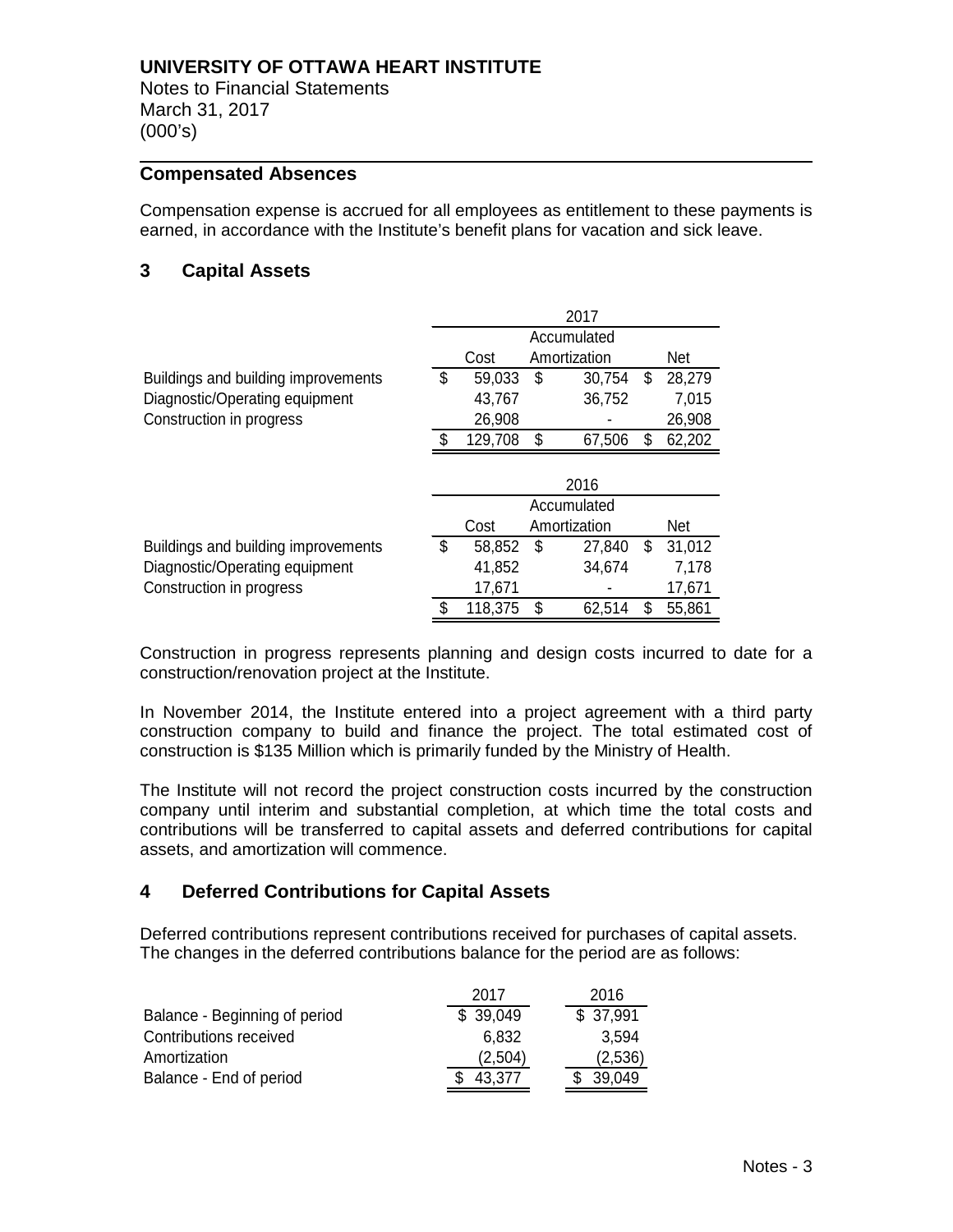## **5 Due to The Ottawa Hospital**

The relationship between the Institute and The Ottawa Hospital is governed by a service agreement pursuant to which certain services are provided at fair market value. The Institute has an unsecured amount payable to The Ottawa Hospital bearing interest at prime.

## **6 Employee Future Benefits**

#### **Pension - HOOPP**

Employer contributions to the Plan of  $$5,328$  (2016 –  $$5,146$ ) are included in salaries and wages expense in the statement of operations.

The most recent financial results for HOOPP indicate that, as at December 31, 2016, the Plan was fully funded. Variances between actuarial funding estimates and actual experience may be material and differences are generally funded by the participating members. Insufficient information is available to determine the Institute's portion of the pension assets and liabilities as of March 31, 2017.

## **Extended Health, Dental and Life Benefits**

Actuarial valuations prepared for accounting purposes indicated the following:

|                                        | March 31,<br>2017 | March 31,<br>2016 |
|----------------------------------------|-------------------|-------------------|
| Accrued benefit obligation             | 5.556             | 5,093             |
| Unamortized actuarial losses           | (534)             | (360)             |
| Liability for employee future benefits | 5.022             | 4,733             |

The related expense recorded for the period is \$289 (2016 – \$226) and is included in salaries and wages expense in the statement of operations.

The significant actuarial assumptions adopted in measuring the Institute's accrued benefit obligation for these benefits are as follows:

|                                            | 2017  | 2016  |
|--------------------------------------------|-------|-------|
| Discount rate - Accrued benefit obligation | 3.56% | 3.76% |
| Dental cost increases                      | 3.50% | 3.50% |
| Extended health care cost increases*       | 7.50% | 7.50% |

\*decreasing by 0.5% per annum to an ultimate rate of 4.50%.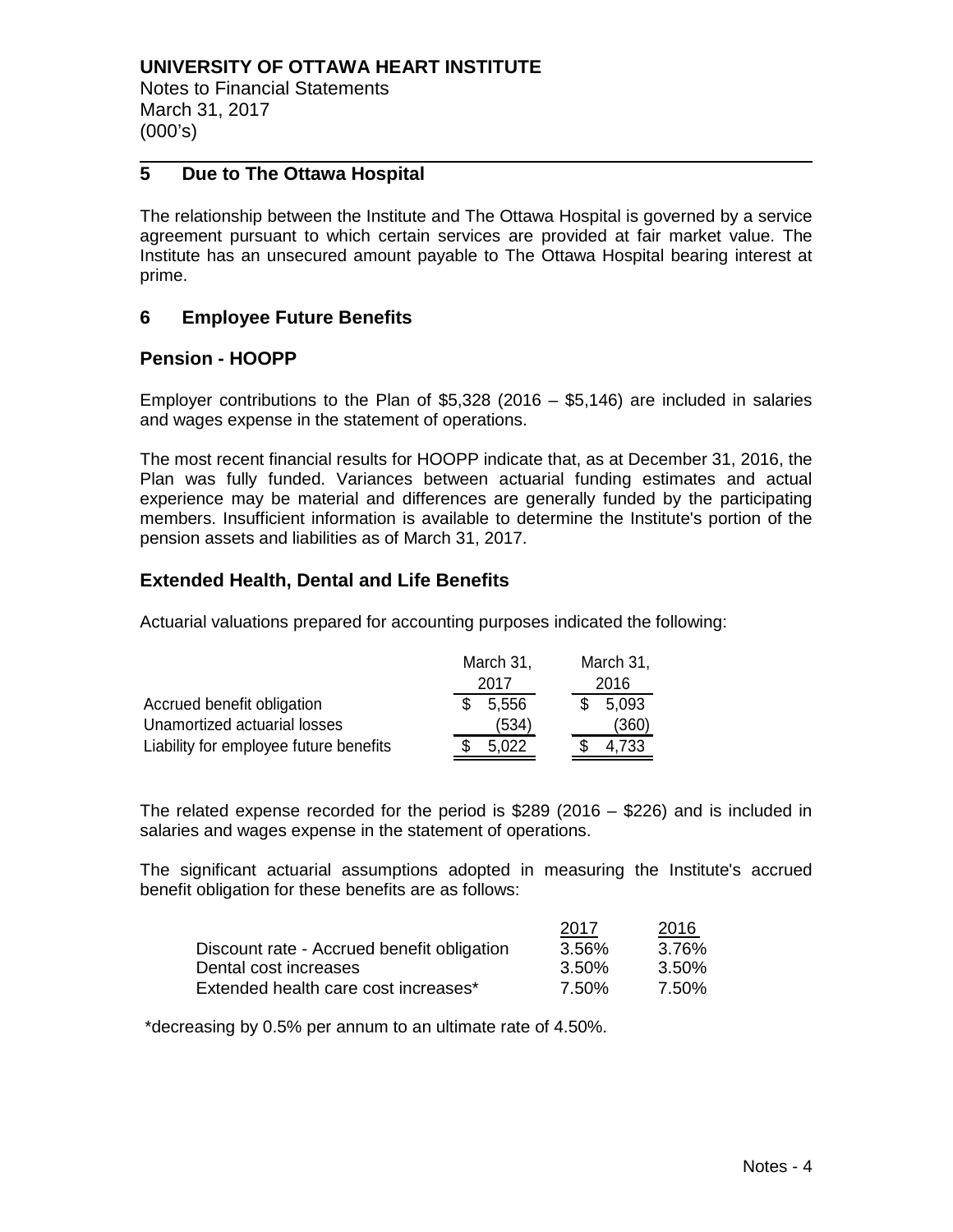## **UNIVERSITY OF OTTAWA HEART INSTITUTE**

Notes to Financial Statements March 31, 2017 (000's)

The movement in the employee future benefits liability during the year ending March 31 is as follows:

|                                  | 2017  |  | 2016  |  |
|----------------------------------|-------|--|-------|--|
| Beginning balance                | 4,733 |  | 4,507 |  |
| Current service cost             | 362   |  | 285   |  |
| Interest cost                    | 194   |  | 171   |  |
| Benefits paid                    | (291) |  | (274) |  |
| Amortization of actuarial losses | 24    |  | 44    |  |
| Ending balance                   | 5.022 |  | 4,733 |  |

## **7 Long-Term Debt**

Long-term loans are secured under a general security agreement.

|                                                                                                                     | 2017        | 2016        |
|---------------------------------------------------------------------------------------------------------------------|-------------|-------------|
| 2.23% fixed rate term note with principal and interest<br>payments of \$93 monthly<br>Maturity date: March 27, 2025 | \$<br>8,175 | \$<br>9,098 |
| Less: current portion                                                                                               | (943)       | (923)       |
|                                                                                                                     | 7,232       | \$<br>8,175 |
| Future principal repayments are required as follows:                                                                |             |             |
| 2017-18                                                                                                             | 943         |             |
| 2018-19                                                                                                             | 965         |             |
| 2019-20                                                                                                             | 986         |             |
| 2020-21                                                                                                             | 1,008       |             |
| 2021-22                                                                                                             | 1,031       |             |
| 2022-23 and thereafter                                                                                              | 3,242       |             |
|                                                                                                                     | \$<br>8,175 |             |

In addition to the outstanding loans noted above, an overdraft lending agreement exists with the Toronto Dominion Bank for the amount of \$500 for the purpose of financing operating requirements. The revolving facility is repayable on demand and bears interest at prime minus 0.75%, payable monthly. The Institute has provided the following collateral for the facility: a General Security Agreement, representing a first charge over all accounts receivable, inventory and equipment other than leased assets. No amounts have been drawn on this facility for the periods ended March 31, 2017 and 2016.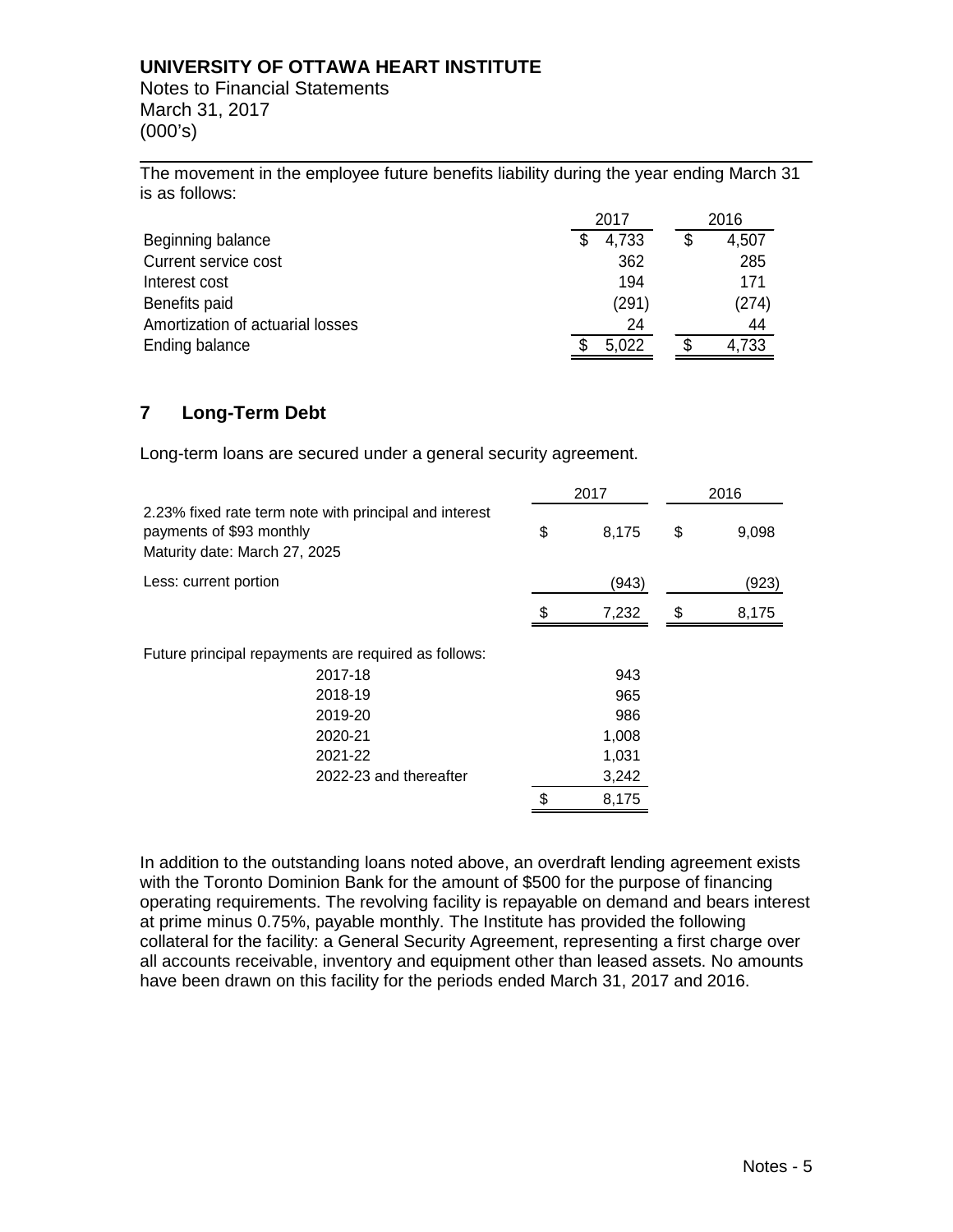## **UNIVERSITY OF OTTAWA HEART INSTITUTE**

Notes to Financial Statements March 31, 2017 (000's)

The Institute has guaranteed, in the form of a second ranking security in all of its personal property, a credit facility the University of Ottawa Heart Institute Foundation ("the Foundation") has entered into with the Royal Bank of Canada to provide up to \$20,000,000 in borrowing subject to the Foundation's cash flow requirements. This financing is composed of a fixed rate facility (\$10,000,000) and a floating rate facility (\$10,000,000).

The fixed rate facility consists of a forward contract to draw down \$10,000,000 on January 31, 2018, at a floating interest rate, combined with an interest rate swap that will fix the interest at 2.44% for the 10-year term. As of March 31, 2017, no unrealized gains or losses were recorded and the Foundation was not exposed to interest rate and inflation risk as the swap agreement will not take effect until January 31, 2018.

The floating rate facility is available on demand, maturing on March 31, 2020, and bears interest at prime minus 75 basis points. No amount had been borrowed as at March 31, 2017.

## **8 Financial Instruments**

#### **Classification of Financial Instruments**

|                            | 2017       |                       |
|----------------------------|------------|-----------------------|
|                            | Fair Value | <b>Amortized Cost</b> |
| Cash                       | \$1,383    |                       |
| Accounts Receivable        |            | 13,886                |
| <b>Accounts Payable</b>    |            | 3,662                 |
| <b>Accrued Liabilities</b> |            | 12,497                |
| Due to the Ottawa Hospital |            | 4,653                 |
| Long-Term Debt             |            | 8,175                 |

The following classification system is used to describe the basis of the measurement of fair value subsequent to initial recognition, grouped into different levels based on the degree to which the fair value is observable:

- Level 1 fair value measurements are those derived from quoted prices (unadjusted) in active markets for identical assets or liabilities;
- Level 2 fair value measurements are those derived from market based inputs other than quoted prices that are observable for the asset or liability either directly (i.e. as prices) or indirectly (i.e. derived from prices); and
- Level 3 fair value measurements are those derived from valuation techniques for the asset of liability that are not based on observable market data.

Cash is measured as a Level 1 financial instrument. There were no transfers from Level 1 for the periods ended March 31, 2017 and 2016.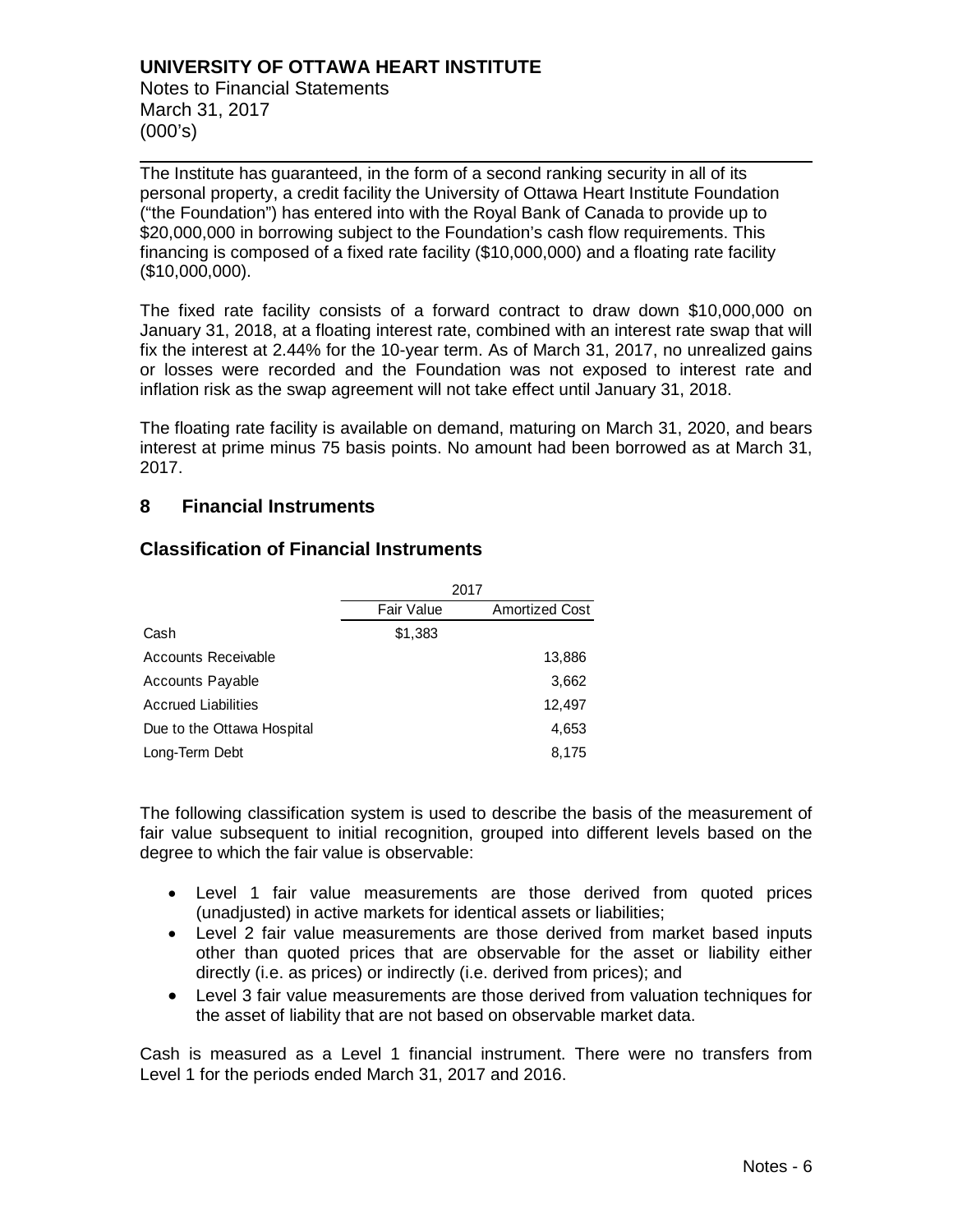#### **Risk Management**

The Institute is exposed to a variety of financial risks including credit, interest rate and liquidity risks. The Institute's overall risk management program focuses on the unpredictability of financial markets and seeks to minimize potential adverse effects on the Institute's financial performance.

#### Credit Risk

(000's)

The Institute is exposed to credit risk in the event of non-payment by patients for noninsured services and services provided to non-resident patients. This risk is common to hospitals as they are required to provide care for patients regardless of their ability to pay for services.

At March 31, 2017, the following patient accounts receivable were outstanding:

|                         | 30 days |   | 60 days |  | 90 days |     | Over 90 days |       | Total |       |
|-------------------------|---------|---|---------|--|---------|-----|--------------|-------|-------|-------|
| <b>Patient Accounts</b> |         |   |         |  |         |     |              |       |       |       |
| Receivable balances     | \$3,213 | S | 2,783   |  |         | 266 | S            | 1.037 |       | 7.299 |
| Less: allowance         | (30)    |   | (34)    |  |         | (5) |              | (330) |       | (399) |
| Net                     | 3,183   |   | 2.749   |  |         | 261 | \$           | 707   |       | 6.900 |

#### Interest Rate Risk

Interest rate risk arises from fluctuations in interest rates and the degree of volatility of these rates. Amounts owing to The Ottawa Hospital bear a floating rate of interest based on prime rates. These are short-term borrowings and balances fluctuate over time. Longterm debt is typically for a fixed term at a fixed rate (note 7).

#### Liquidity risk

Liquidity risk is the risk the Institute will not be able to meet its financial obligations when they come due. The Institute manages its liquidity risk by forecasting cash flows from operations and anticipating investing and financing activities and maintaining credit facilities to ensure it has sufficient available funds to meet current and foreseeable financial requirements.

|                            |             |             | 2017        |            |             |
|----------------------------|-------------|-------------|-------------|------------|-------------|
|                            |             | More than   | More than   |            |             |
|                            |             | 6 months    | 1 year      |            |             |
|                            | Up to       | up to       | up to       | More than  |             |
|                            | 6 months    | l year      | 5 years     | 5 years    | Total       |
| Accounts Payable and       |             |             |             |            |             |
| <b>Accrued Liabilities</b> | 10,081<br>S | 1.290<br>\$ | 3.974<br>\$ | \$<br>614  | 15,959<br>S |
| Long-Term Debt             | 468         | 475         | 3,990       | 3,242      | 8,175       |
|                            | 10.549<br>S | \$<br>1.765 | 7.964       | 3,856<br>S | 24.134      |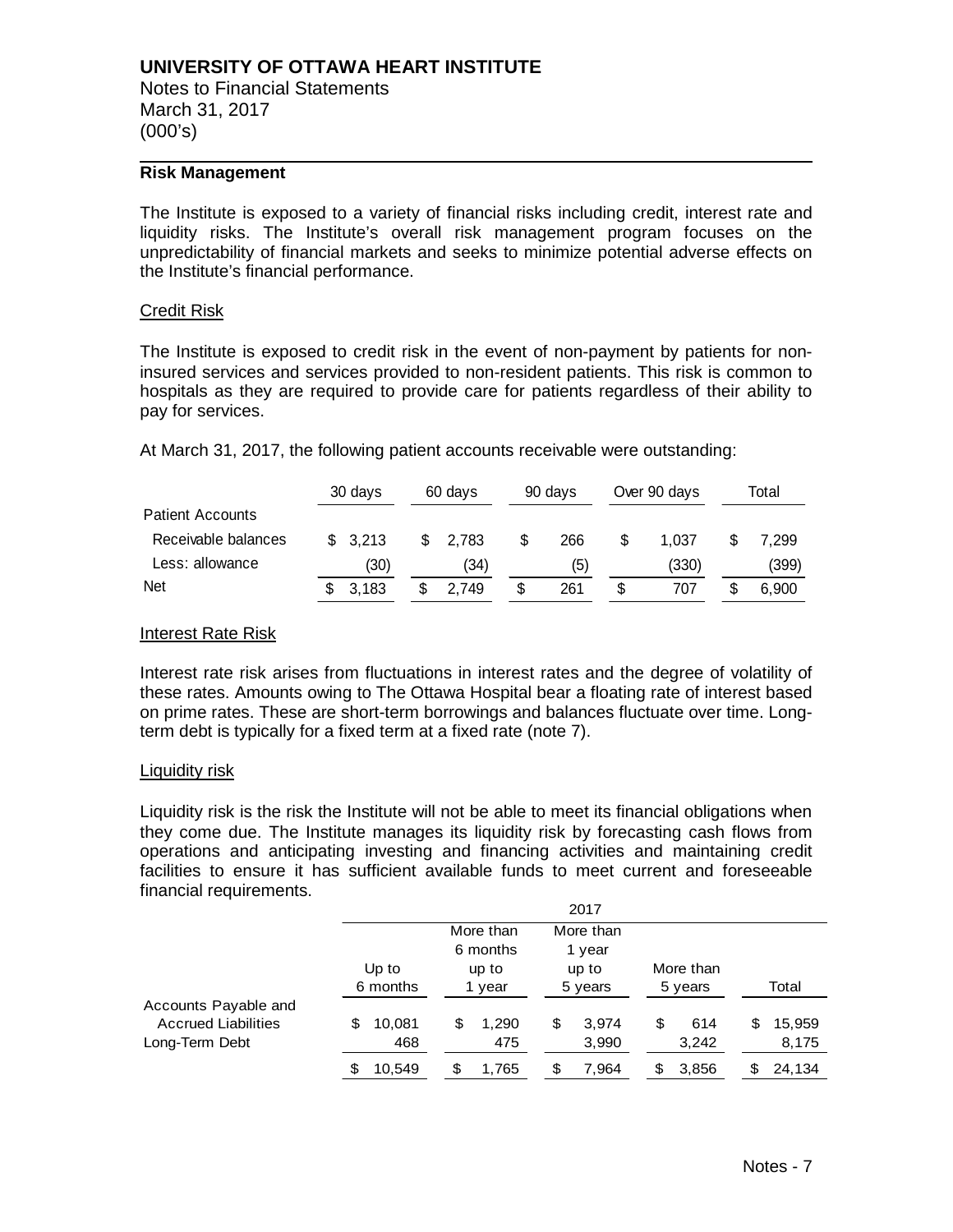#### **UNIVERSITY OF OTTAWA HEART INSTITUTE** Notes to Financial Statements

March 31, 2017 (000's)

## **9 Gift Plus Annuity**

The Institute has received eight charitable donations in the form of gift plus annuities, whereby individuals have deposited funds into insurance policies payable to the Institute in exchange for guaranteed annuities for five years and subsequent fixed lifetime annuities to the donors' designated beneficiaries. At the time when the money is deposited, the Institute receives a pre-determined percentage of the total contribution as a cash donation. In the event that the insurance company defaults on these payments, the Institute must honor the original obligation and continue to fund the annuities. The value of these obligations has been actuarially determined as \$55 as at March 31, 2005. There have been no additions to these agreements in the current year.

## **10 Related Party Balances and Transactions**

#### a) University of Ottawa Heart Institute Foundation

The Foundation is incorporated without share capital under the *Canada Not-for-Profit Corporations* Act. The Foundation coordinates and promotes fundraising and endowment activities to support and fund research, patient care, education and other activities concerning cardiovascular health at the Institute and the Ottawa Heart Institute Research Corporation ("the Corporation"). The Foundation is a registered charity and, as such, is exempt from income taxes under subsection 149(1)(l) of the *Income Tax* Act.

The Institute has an economic interest in the Foundation as the Foundation holds resources that are used to benefit the Institute. Included in accounts receivable is \$25 (2016 – \$nil) owing from the Foundation. During the period, the Institute recorded \$8,040 (2016 – \$547) of funding received from the Foundation to support clinical programs, equipment purchases, and capital programs.

#### b) Alumni and Auxiliary

The Institute also is related to the Ottawa Heart Institute Alumni Association ("the Alumni") and the Heart Institute Auxiliary ("the Auxiliary"). The object of the Auxiliary and the Alumni is to raise and receive funds to be distributed towards various programs and capital projects of the Institute, the Corporation and the Foundation. The Auxiliary and Alumni are tax-exempt entities created under the laws of Ontario.

#### c) Ottawa Heart Institute Research Corporation

The Corporation is incorporated without share capital under the *Canada Not-for-Profit Corporations Act*. The purpose of the Corporation is to conduct, acquire, solicit or receive research money to operate and maintain laboratories and a research facility. The Corporation is a registered charity and, as such, is exempt from income taxes under subsection 149(1)(l) of the *Income Tax Act*. In addition, the Corporation is classified as a non-profit corporation for scientific research and experimental development as defined in subsection 149(1)(l) of the *Income Tax Act*.